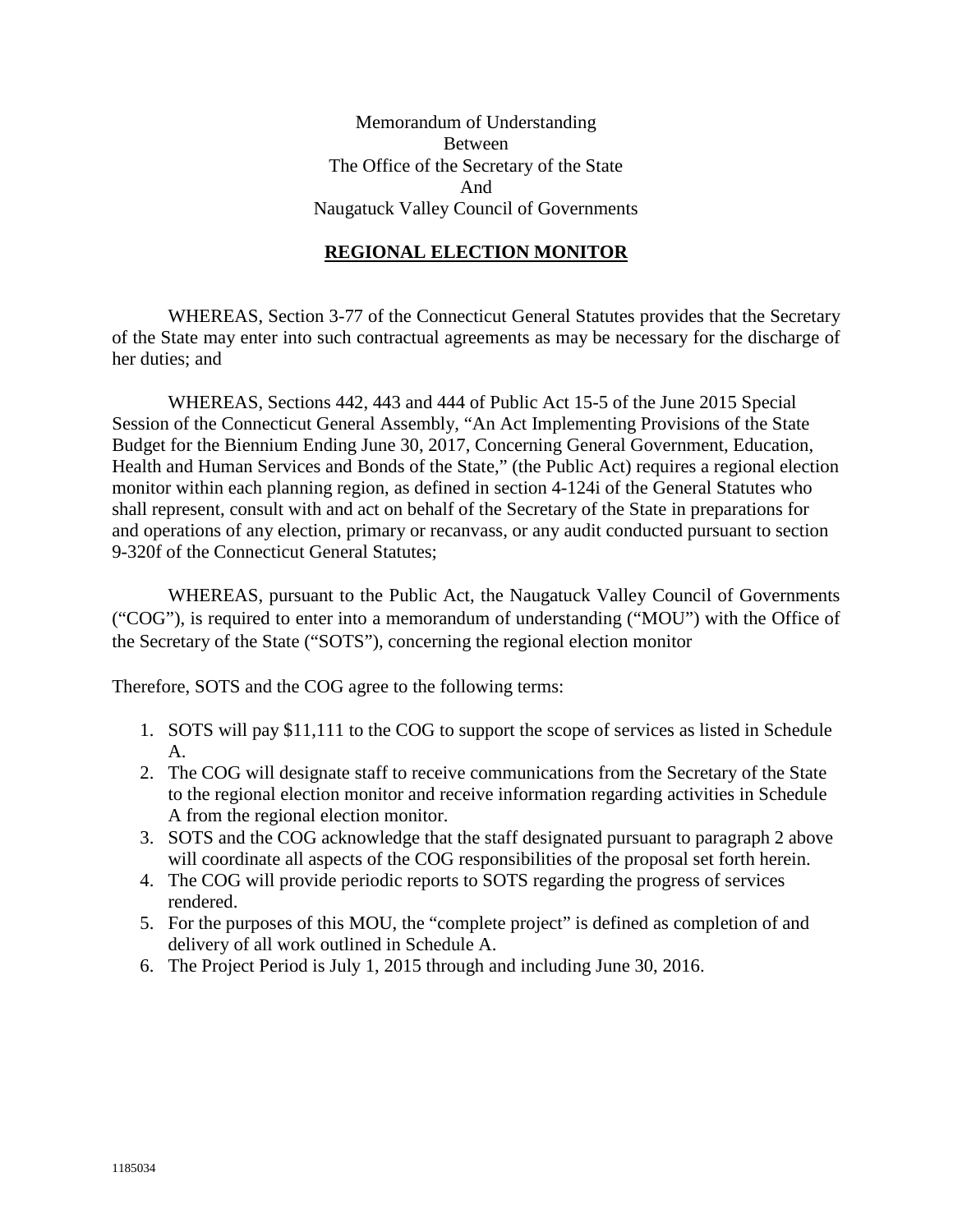IN WITNESS WHEREOF, the parties hereto have caused the Memorandum of Understanding to be executed by their duly authorized representatives on the \_\_\_\_ day of February, 2016.

| <b>NAUGATUCK VALLEY COUNCIL OF</b><br><b>GOVERNMENTS</b> | <b>STATE OF CONNECTICUT</b><br><b>SECRETARY OF STATE</b> |
|----------------------------------------------------------|----------------------------------------------------------|
| BY                                                       |                                                          |
| Name:                                                    | <b>BY</b>                                                |
| Title:                                                   | Name: Denise Merrill                                     |
| Duly Authorized                                          | Title: Secretary of State                                |
|                                                          | Duly Authorized                                          |

# **SCHEDULE A – SCOPE OF SERVICES**

## *I. Regional Election Monitor Qualifications and Payment for Services*

- 1. Not later than March first of the year of each regular election, the COG shall contract with an individual, in accordance with section 4-124p of the general statutes, to serve as the regional election monitor for such planning region.
- 2. The regional election monitor shall (1) be an Elector of this state, (2) perform the duties of the position in a nonpartisan manner, (3) have prior field experience in the conduct of elections, and (4) be certified by the Secretary of the State or become certified by the Secretary of the State as soon after execution of such contract as practicable.
- 3. The regional election monitor shall not be considered a state employee and shall, in accordance with the contract set forth in (1) above, be compensated for the performance of any duty agreed upon by the COG and reimbursed for necessary expenses incurred in the performance of such duties by the COG.
- 4. The COG shall, in accordance with such contract, provide the regional election monitor with any space, supplies, equipment and services necessary to properly carry out the duties of the position.
- 5. The COG may terminate such contract at any time for any reason.

### *II. Regional Council of Government's Confirmation*

The COG confirms that:

- 1. Each requirement described in Section I of Schedule A is satisfied and the contract between the COG and the individual who shall serve as regional election monitor specifies minimum expectations of performance under such contract;
- 2. Such regional election monitor is subject to the control and direction of the Secretary of the State;